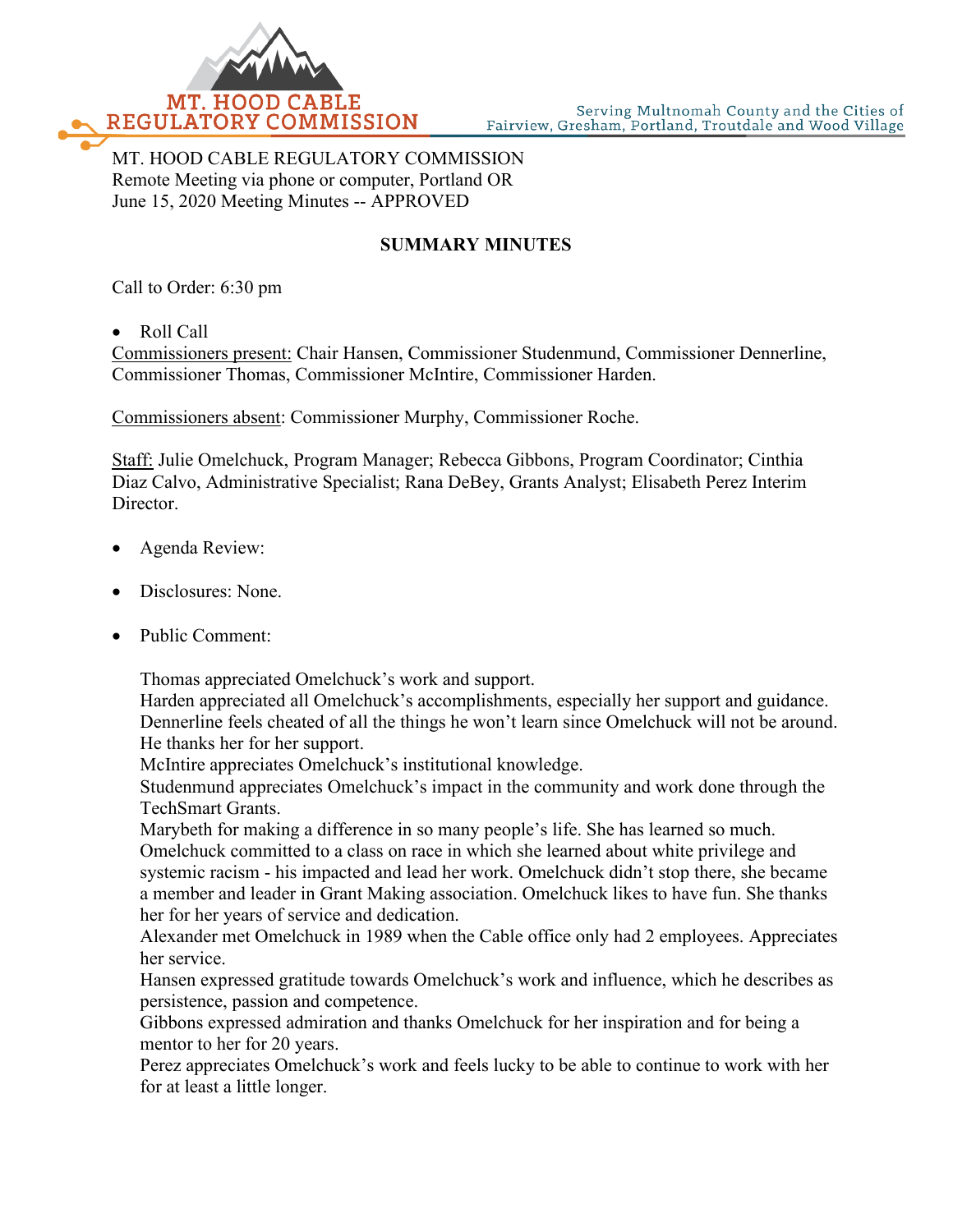Thomas mentioned that Omelchuck was the first person he ever met. Gibbons played a great role with Omelchuck. Studenmund mentioned that all commissioners have pitched in to give her a dinner certificate.

- CONSENT AGENDA
- C1. May 18, 2020 Meeting Minutes

**MOTION**: Thomas moved to approve the Consent Agenda as presented. Studenmund seconded.

**VOTE**: 6-0

## **REGULAR AGENDA**

DeBey presented the following applications which were submitted in December. At January MHCRC meeting the commission selected 13 of those reapplicants to work with staff on a full application. Staff has worked with applicants to include additional information and suggested revisions to add measurable outcomes and evaluations surrounding beneficiaries. Open Signal withdrew their application due to staff capacity. MetroEast initially submitted two applications but only one of them was withdrawn due to Reynolds School challenges with capacity as a result of COVID-19. NW had a late start day and asked for an extension due to low capacity also. Overall it was a very collaborative process. DeBey noted OCT staff engaged in COVID-19 considerations around managing pandemic impacts and current grants.

R1. Community Technology Grant: MetroEast Community Media

**MOTION**: Thomas moved to approve the Community Technology grant for MetroEast for \$200,850.00. Harden seconded.

**DISCUSSION**: McIntire asked why the round numbers have changed for ChichTech and Luke-Dorf, Inc. DeBey said the request increase by an additional \$61,000 for equipment in the library so they don't use other funds. They were granted an additional 25,000 for the purchase of a new vehicle. McIntire mentioned that it remains a great idea for the word to get out into the community.

**VOTE**: 6-0

R2. Community Technology Grant: ChickTech

**MOTION**: Thomas moved to approve the Community Technology grant for ChickTech for \$22,349.91. Studenmund seconded. **VOTE**: 6-0

R3. Community Technology Grant: Luke-Dorf, Inc

**MOTION**: Thomas moved to approve the Community Technology grant for Luke-Dorf, Inc for \$31,696.40. Dennerline seconded.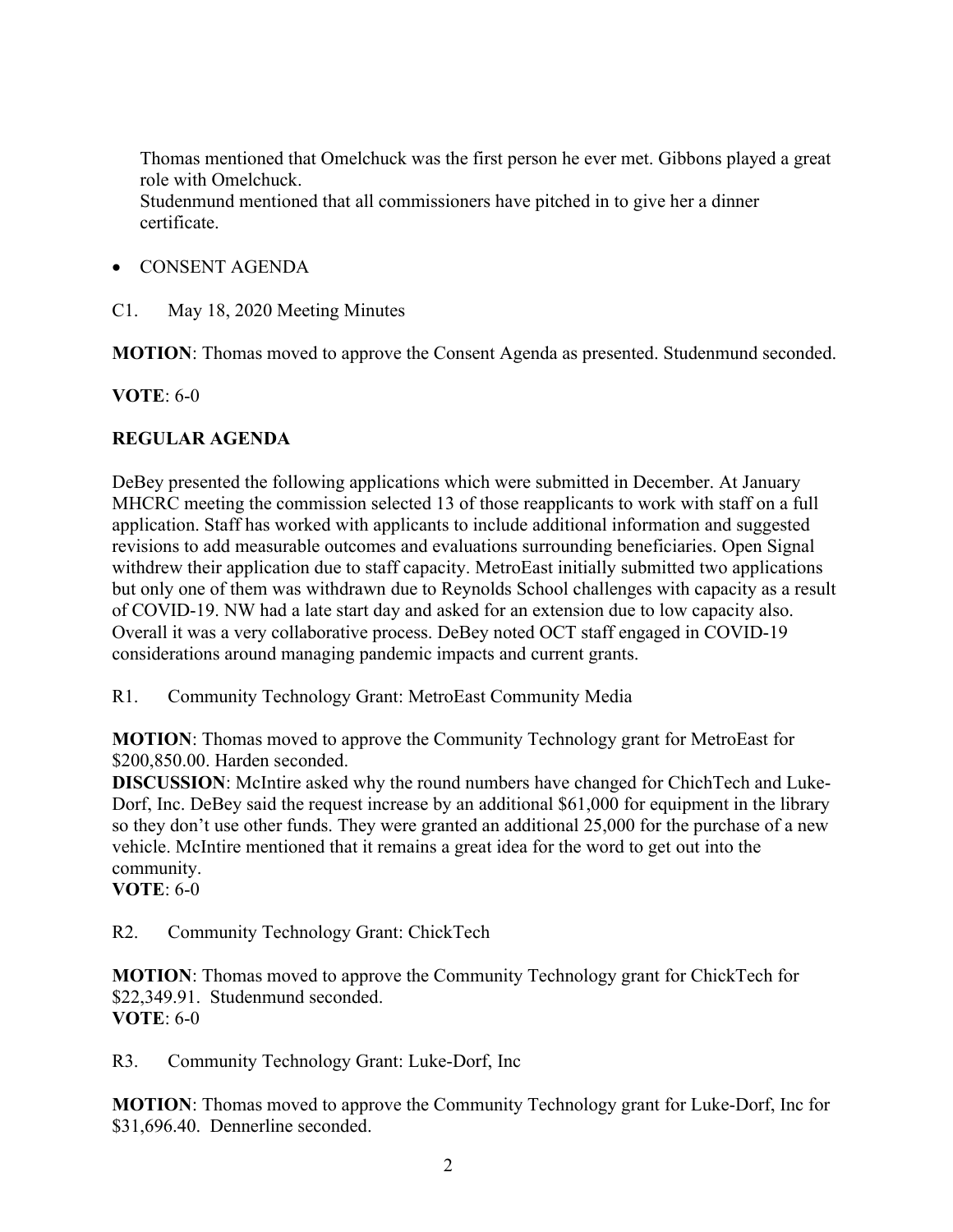## **VOTE**: 6-0

R4. Community Technology Grant: Outside the Frame

**MOTION**: Thomas moved to approve the Community Technology grant for Outside the Frame for \$32,250.00. Studenmund seconded. **VOTE**: 6-0

R5. Community Technology Grant: Portland Community College

**MOTION**: Thomas moved to approve the Community Technology grant for Portland Community College for \$54,823.00. Harden seconded. **VOTE**: 6-0

R6. Community Technology Grant: Resolutions Nothwest

**MOTION**: Thomas moved to approve the Community Technology grant for Resolutions Northwest for \$21,453.00. Harden seconded. **VOTE**: 6-0

R7. Community Technology Grant: Northeast Coalition of Neighborhoods

**MOTION**: Thomas moved to approve the Community Technology grant for Northeast Coalition of Neighborhoods for \$50,351.00. Studenmund seconded. **VOTE**: 6-0

R8. Community Technology Grant: Slavic Community Center of NW

**MOTION**: Thomas moved to approve the Community Technology grant for Slavic Community Center of NW for \$38,205.00. Harden seconded.

**DISCUSSION**: Studenmund followed up about the subtitles that she requested be included. DeBey confirmed they did include the subtitles. Harden said the program has already made an impact in the Fairview and Wood Village has exceeded the 2010 census participation and they played a role in getting people to take the census. McIntire asked why the amount was less. Rana DeBey mentioned that in their calculations they confirmed it was less. **VOTE**: 6-0

R9. Community Technology Grant: The North Northeast Business Association

**MOTION**: Thomas moved to approve the Community Technology grant for The North Northeast Business Association for \$56,200.00. Harden seconded. **VOTE**: 6-0

R10. Community Technology Grant: Pacific Resource & Evaluation (PRE)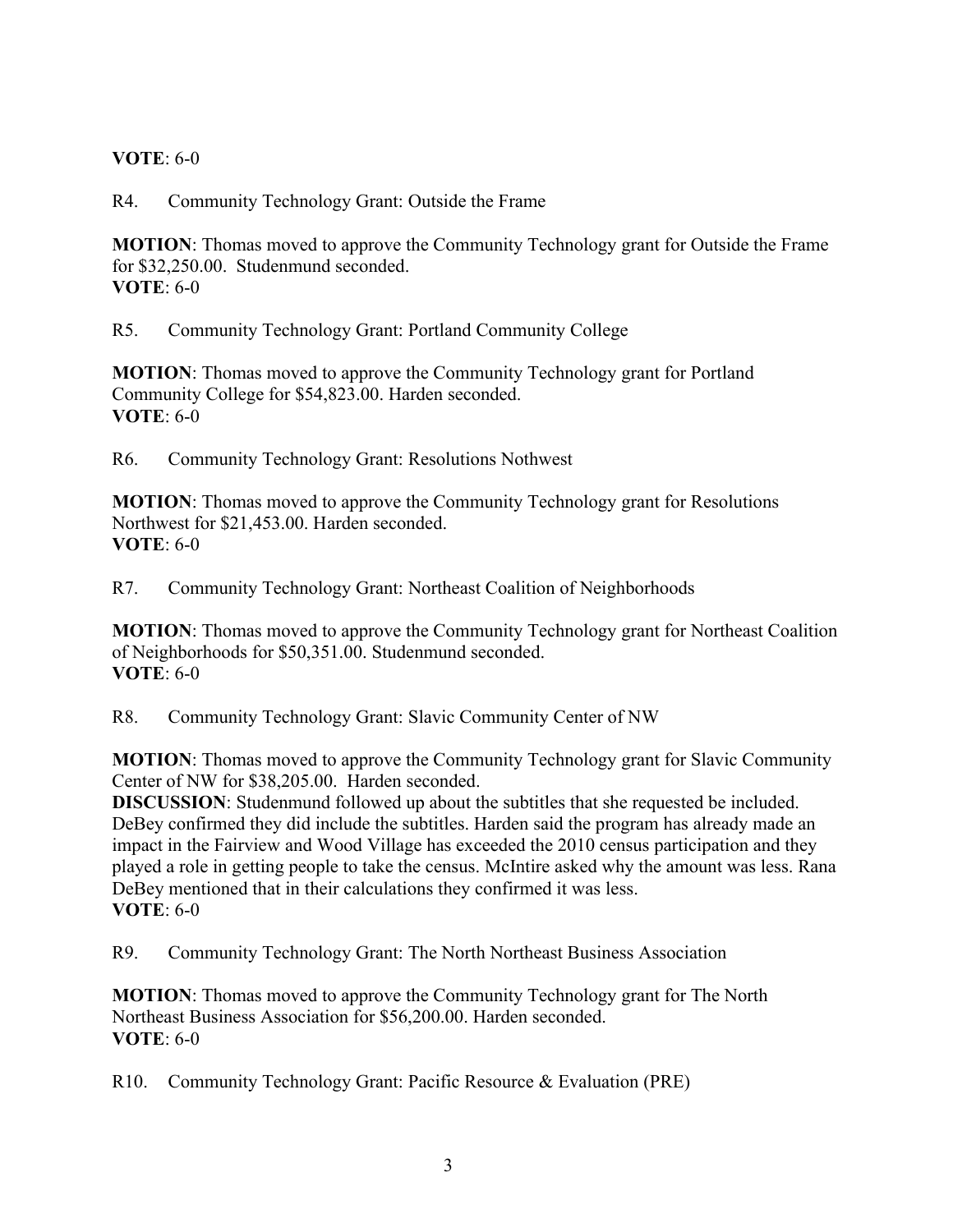Studenmund asked about the status report, to which Omelchuck said that those were data points that come in and are submitted by the districts every 6 months.

**MOTION**: Harden moved to approve a contract amendment with Pacific Research & Evaluation to extend the contract through June 30, 2023 and increase the contract amount by \$283,450 to perform the TechSmart evaluation for three additional fiscal years. Studenmund seconded. **VOTE**: 6-0

R11. Election of MHCRC Chair and Vice Chair

Hansen explains that given the time he has served as Chair; it is time after 10 years to move on. He emphasized Studenmund's prior years of experience, interest and passion for the work. Hansen also highlights Harden's experience and analytical approach. Harden appreciates Hansen's even keel and candor. Thomas also appreciates Hansen's leadership and years of service.

**MOTION**: Hansen nominates Studenmund as the new Chair and Harden as vice Chair. Thomas seconded.

**DISCUSSION**: Dennerline, McIntire and Studenmund also agree with Hansen's nomination. Omelchuck appreciates Hansen's years of leadership, tenacity, and level headedness. **VOTE**: 6-0

Staff Activity Reports and Updates

- Public Policy/Legislative/FCC: Perez mentioned that the FCC adopted a declaratory ruling and Notice of Proposed Rulemaking; this is about wireless setting guidelines. Promoting Broadcast Internet Innovation through ATSC 3.0; this means it removes regulations that would hinder new development uses of broadband spectrum.
- Cares Act Funding: Perez said there is funding coming to the PUC about \$3.5 million to assist telephone and internet assistance. There are 20 million to broadband deployment. Most will not be coming to our county because 10 million is already allocated to a phase two of broadband deployment or continuation of a program.
- Comcast Franchise Renewal: Perez mentioned that staff has a timeline and has started to prepare for negotiations and hired the consultant. Informal negotiations will begin in November, and this will continue through July on 2021. Oct-Dec 2021 will be the approval process, if approval does not happen, then an extension will be established. Informal negotiations is more of a discussion. With formal proceedings there is documentation review and legal parties join the conversations. McIntire asks if this timeline is only for Comcast, to which Elisabeth confirms that it is. Frontier's franchise negotiation starts in the fall.
- Community Needs Ascertainment: Omelchuck said CBG report is moving along and is due to be completed at the end of June.
- FY20-21 Jurisdiction Budget Approval: Omelchuck said that staff had Wood Village approval and 4 additional meetings this week. The final meeting will take place 6/23 Troutdale.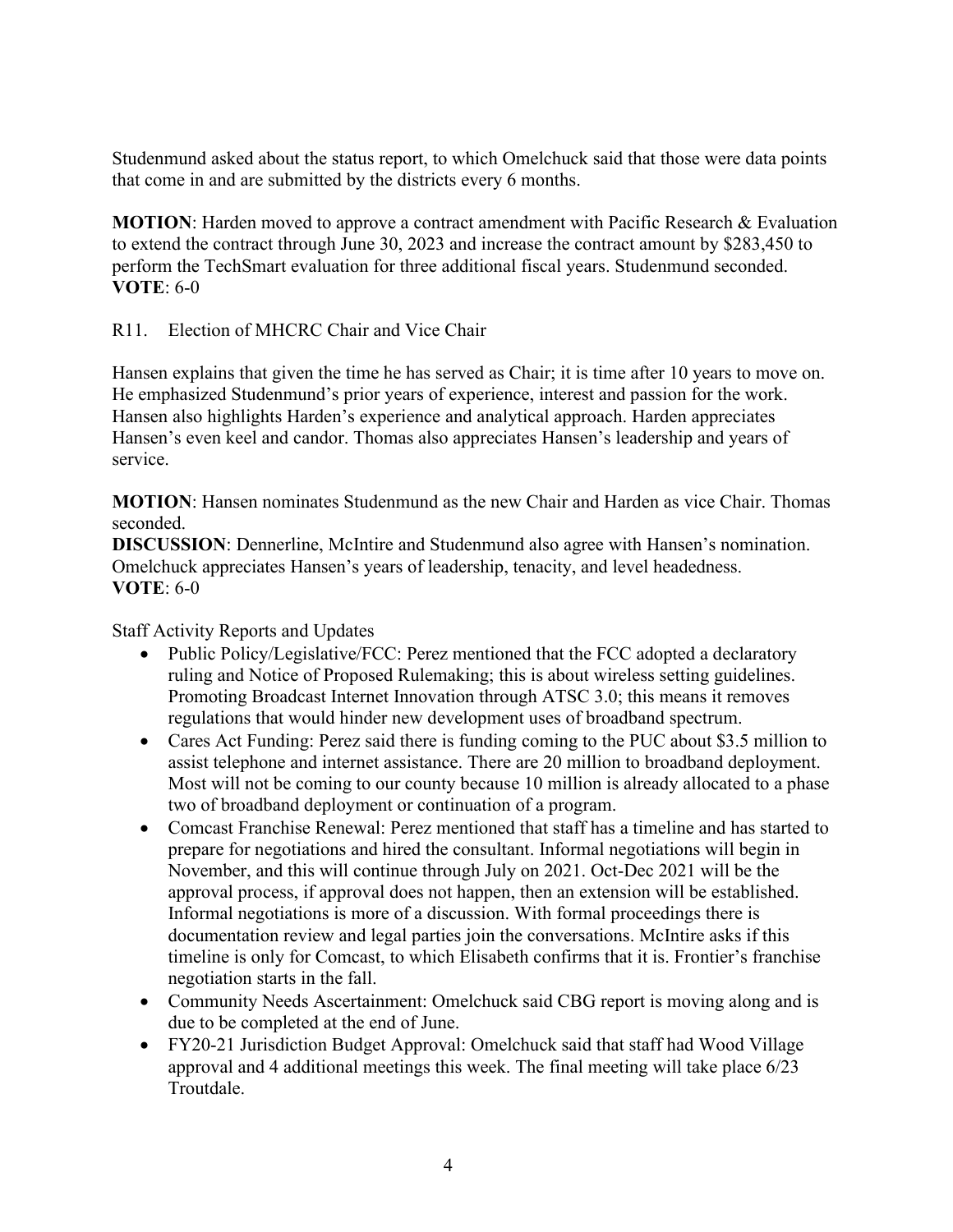• MHCRC Staff Support Transitions: Perez is working on an office reorganization and OCT will have Omelchuck's support on a part time basis. In the future Perez will be working with Carol on how great service looks like.

Committee Reports

- Finance Committee: None.
- Jurisdiction Needs Assessment Committee: None.
- Open Signal Board Appointee: None.
- MetroEast Board Appointee: Zoom meeting a couple of weeks ago and formed a governance committee.
- New Business; Commissioner Open Comment: Hansen shared the MHCRC's Black Lives Matter statement:

The Mt. Hood Cable Regulatory Commission (MHCRC) is a committed advocate and ally to those of us who have lived our lives in an environment of systemic oppression and racism. The murders of Ahmaud Arbery, Breonna Taylor, and George Floyd were daylighted through the use of video, and like the film and images from the civil rights movement of the 1950's and 60's, they tell an undeniable story of white supremacy, discrimination and raciallymotivated violence. The visual confirmation of these hateful actions endured by Black Americans became real to the world when they saw it with their own eyes.

In 2020, people have the ability to tell their own stories in their own words through the use of a smartphone, and those stories are undeniable. Violence toward black people has always been there, and the increased availability of devices to record these injustices not only demands that people confront these injustices but forces conversation and inspires action.

The MHCRC is committed to using our power to enable black, indigenous, other people of color and other marginalized voices to tell their own stories through our community technology grants and through financial support of Community Media centers serving all of Multnomah County. We embrace our responsibility to lift-up the voices of our community and make sure they are heard. #BlackLivesMatter

Commissioner Reappointments: Thomas said his reappointment is happening 6/23, Dennerline's reappointment is happening on 6/17.

- Franchisee Activity Report
	- Ziply: They are evaluating their systems; they are making transition plan to improve their systems. This includes their phone answering system, which she acknowledges they need to be improved.
	- Comcast: None.
	- Century Link: None.